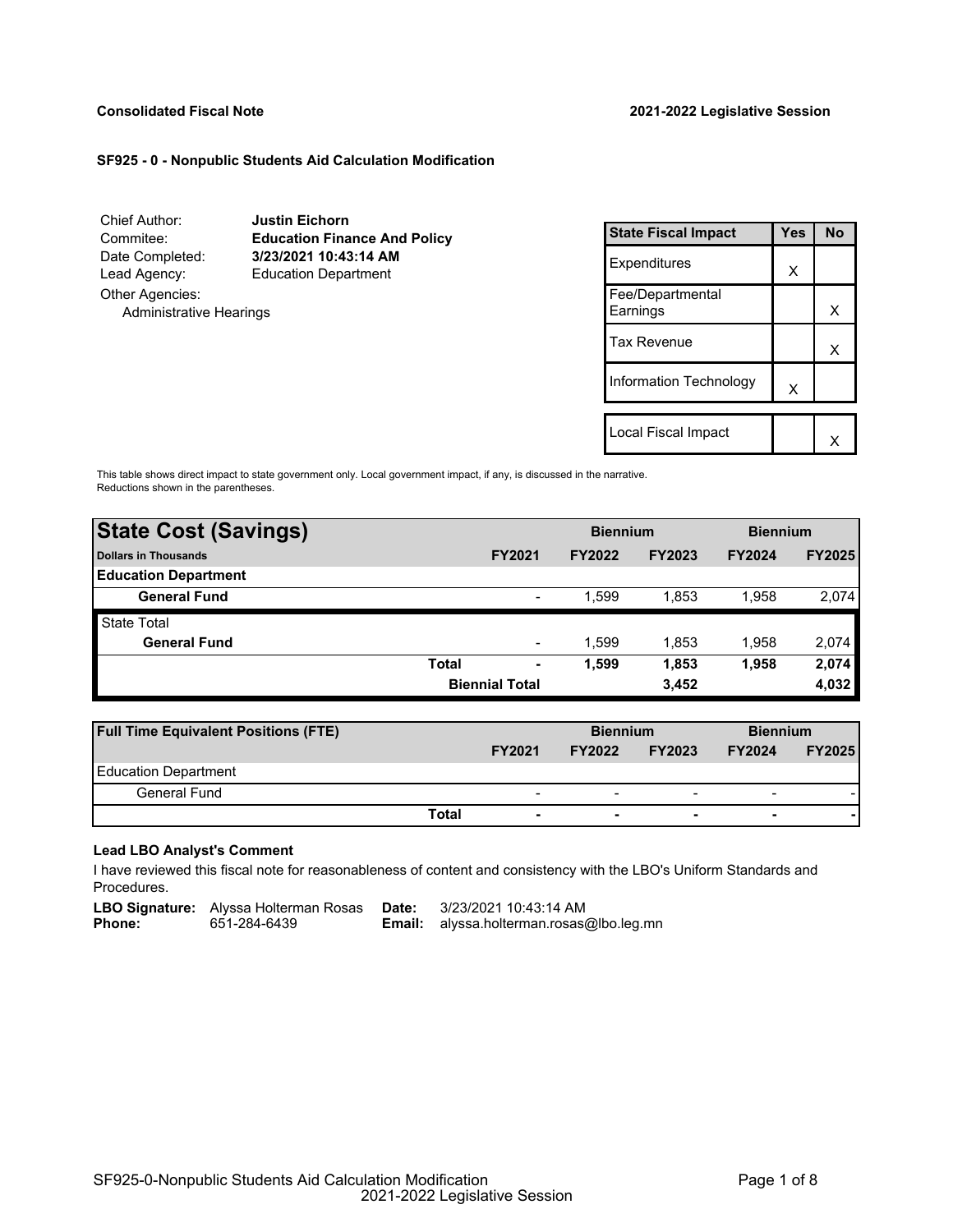# **State Cost (Savings) Calculation Details**

This table shows direct impact to state government only. Local government impact, if any, is discussed in the narrative. Reductions are shown in parentheses.

\*Transfers In/Out and Absorbed Costs are only displayed when reported.

| State Cost (Savings) = 1-2                        |              | <b>Biennium</b>       |               | <b>Biennium</b> |                |               |
|---------------------------------------------------|--------------|-----------------------|---------------|-----------------|----------------|---------------|
| <b>Dollars in Thousands</b>                       |              | <b>FY2021</b>         | <b>FY2022</b> | <b>FY2023</b>   | <b>FY2024</b>  | <b>FY2025</b> |
| <b>Education Department</b>                       |              |                       |               |                 |                |               |
| General Fund                                      |              |                       | 1,599         | 1,853           | 1,958          | 2,074         |
|                                                   | <b>Total</b> |                       | 1,599         | 1,853           | 1,958          | 2,074         |
|                                                   |              | <b>Biennial Total</b> |               | 3,452           |                | 4,032         |
| 1 - Expenditures, Absorbed Costs*, Transfers Out* |              |                       |               |                 |                |               |
| <b>Education Department</b>                       |              |                       |               |                 |                |               |
| General Fund                                      |              | $\blacksquare$        | 1,599         | 1,853           | 1,958          | 2,074         |
|                                                   | <b>Total</b> |                       | 1,599         | 1,853           | 1,958          | 2,074         |
|                                                   |              | <b>Biennial Total</b> |               | 3,452           |                | 4,032         |
| 2 - Revenues, Transfers In*                       |              |                       |               |                 |                |               |
| <b>Education Department</b>                       |              |                       |               |                 |                |               |
| General Fund                                      |              |                       |               |                 |                |               |
|                                                   | <b>Total</b> | -                     |               |                 | $\blacksquare$ |               |
|                                                   |              | <b>Biennial Total</b> |               |                 |                |               |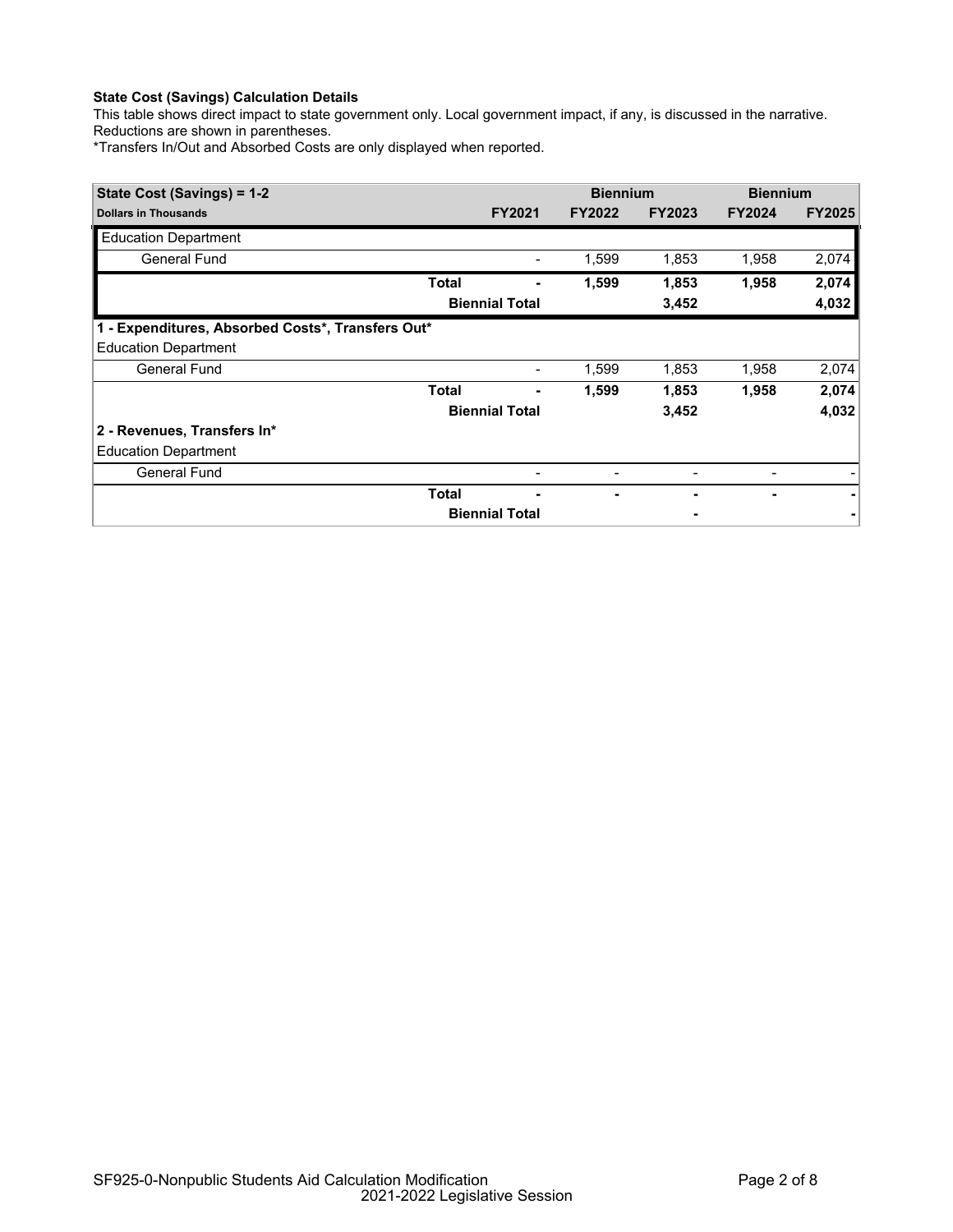#### **SF925 - 0 - Nonpublic Students Aid Calculation Modification**

| Chief Author:   | <b>Justin Eichorn</b>               |
|-----------------|-------------------------------------|
| Commitee:       | <b>Education Finance And Policy</b> |
| Date Completed: | 3/23/2021 10:43:14 AM               |
| Agency:         | <b>Education Department</b>         |

| <b>State Fiscal Impact</b>   | Yes | <b>No</b> |
|------------------------------|-----|-----------|
| Expenditures                 | x   |           |
| Fee/Departmental<br>Earnings |     | x         |
| <b>Tax Revenue</b>           |     | x         |
| Information Technology       | X   |           |
| Local Fiscal Impact          |     |           |
|                              |     |           |

This table shows direct impact to state government only. Local government impact, if any, is discussed in the narrative. Reductions shown in the parentheses.

| <b>State Cost (Savings)</b> |              | <b>Biennium</b>          |               |               | <b>Biennium</b> |               |
|-----------------------------|--------------|--------------------------|---------------|---------------|-----------------|---------------|
| <b>Dollars in Thousands</b> |              | <b>FY2021</b>            | <b>FY2022</b> | <b>FY2023</b> | <b>FY2024</b>   | <b>FY2025</b> |
| <b>General Fund</b>         |              | $\overline{\phantom{0}}$ | 1.599         | 1.853         | 1.958           | 2,074         |
|                             | <b>Total</b> | $\blacksquare$           | 1.599         | 1,853         | 1.958           | 2,074         |
|                             |              | <b>Biennial Total</b>    |               | 3.452         |                 | 4,032         |
|                             |              |                          |               |               |                 |               |

| <b>Full Time Equivalent Positions (FTE)</b> |                          | <b>Biennium</b> |                          |                          |               |  | <b>Biennium</b> |
|---------------------------------------------|--------------------------|-----------------|--------------------------|--------------------------|---------------|--|-----------------|
|                                             | <b>FY2021</b>            | <b>FY2022</b>   | <b>FY2023</b>            | <b>FY2024</b>            | <b>FY2025</b> |  |                 |
| General Fund                                | $\overline{\phantom{0}}$ | -               | $\overline{\phantom{0}}$ | $\overline{\phantom{0}}$ |               |  |                 |
|                                             | Total                    |                 |                          |                          |               |  |                 |

# **LBO Analyst's Comment**

I have reviewed this fiscal note for reasonableness of content and consistency with the LBO's Uniform Standards and Procedures.

**LBO Signature:** Alyssa Holterman Rosas **Date:** 3/23/2021 10:41:41 AM<br>**Phone:** 651-284-6439 **Email:** alyssa.holterman.rosas

**Email:** alyssa.holterman.rosas@lbo.leg.mn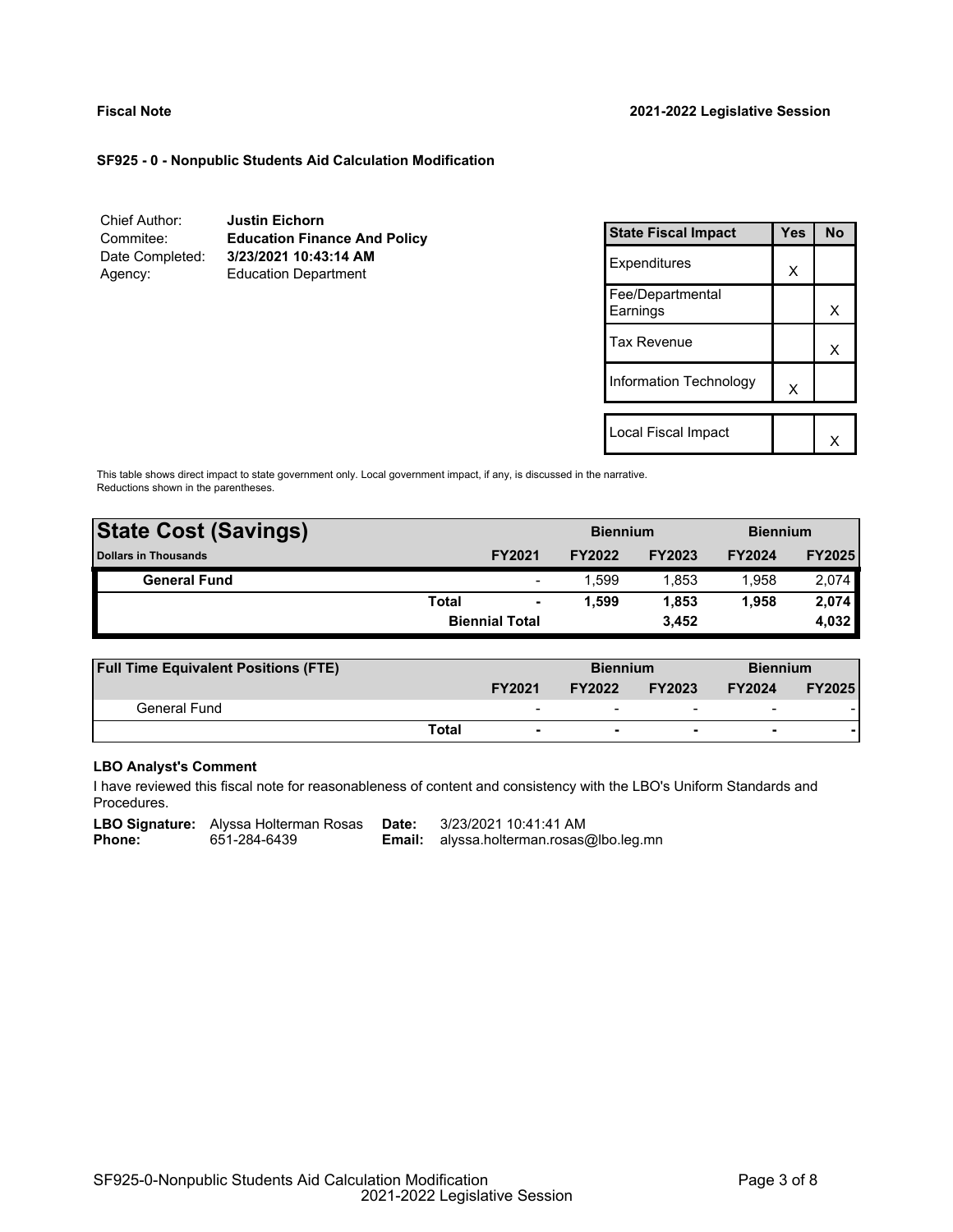## **State Cost (Savings) Calculation Details**

This table shows direct impact to state government only. Local government impact, if any, is discussed in the narrative. Reductions are shown in parentheses.

\*Transfers In/Out and Absorbed Costs are only displayed when reported.

| State Cost (Savings) = 1-2                        |              |                       | <b>Biennium</b> |               | <b>Biennium</b> |               |
|---------------------------------------------------|--------------|-----------------------|-----------------|---------------|-----------------|---------------|
| <b>Dollars in Thousands</b>                       |              | <b>FY2021</b>         | <b>FY2022</b>   | <b>FY2023</b> | <b>FY2024</b>   | <b>FY2025</b> |
| <b>General Fund</b>                               |              |                       | 1,599           | 1,853         | 1,958           | 2,074         |
|                                                   | <b>Total</b> |                       | 1,599           | 1,853         | 1,958           | 2,074         |
|                                                   |              | <b>Biennial Total</b> |                 | 3,452         |                 | 4,032         |
| 1 - Expenditures, Absorbed Costs*, Transfers Out* |              |                       |                 |               |                 |               |
| <b>General Fund</b>                               |              | -                     | 1.599           | 1,853         | 1,958           | 2,074         |
|                                                   | <b>Total</b> | ٠                     | 1,599           | 1,853         | 1,958           | 2,074         |
|                                                   |              | <b>Biennial Total</b> |                 | 3,452         |                 | 4,032         |
| 2 - Revenues, Transfers In*                       |              |                       |                 |               |                 |               |
| <b>General Fund</b>                               |              |                       |                 |               |                 |               |
|                                                   | <b>Total</b> | -                     | ٠               | ٠             | ٠               | ۰             |
|                                                   |              | <b>Biennial Total</b> |                 |               |                 |               |

## **Bill Description**

Section 1 of the bill extends guidance and counseling services to elementary nonpublic pupils as well as elementary and secondary pupils enrolled in American Indian-controlled tribal contract or grant schools.

Section 2 of the bill adds elementary pupils to be included in the computing of maximum allotments for each school year related to guidance and counseling.

This bill is effective for FY22 and later.

#### **Assumptions**

The calculation used to determine the reimbursement rate for guidance and counseling does not change.

The base rate is calculated using actual two year prior public school expenditures. Forecast aid is based on the reimbursement rate times the number of participating nonpublic and American Indian-controlled tribal contract or grant school pupils.

It is assumed that 50% of eligible nonpublic and American Indian-controlled tribal contract or grant school elementary pupils will participate in guidance and counseling.

It is assumed that 89% of eligible American Indian-controlled tribal contract or grant school secondary pupils will participate in guidance and counseling.

Participating pupils will receive the same specific guidance and counseling services as are provided for the public students in the district where the nonpublic or American Indian-controlled school is located.

Nonpublic elementary enrollments will increase slightly each year one, based on forecast data.

American Indian-controlled tribal contract or grant school enrollment will increase approximately six percent annually.

The five percent administrative portion of the aid is outlined in 123B.46.

There would be MNIT costs associated with this bill language. Modifications would be needed to add K-6 nonpublic student's participation. This would require a modification for how the data is presented in the tables since participation in these services would need to be regrouped. Modification would also be needed on the screens to be able to enter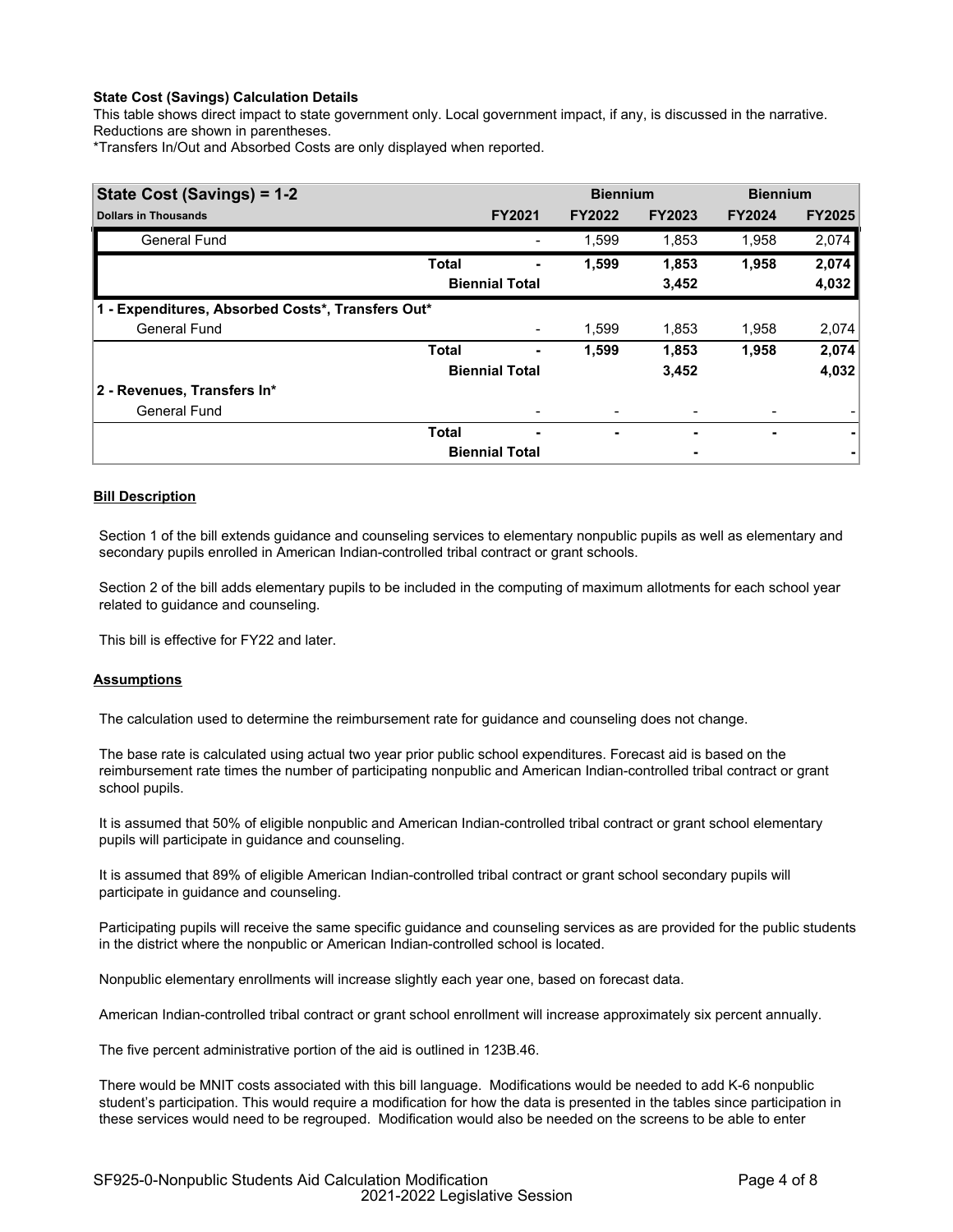reimbursement rates for elementary guidance and counseling. This would also require modification to the reports and calculations. Since modification would be need starting in FY20, this would also require some work to be completed on the mainframe modernization project as well. It is assumed that all work can be done in FY22. This work would require one mainframe developer at \$110 per hour. Original modification would require 110 hours.

### **Expenditure and/or Revenue Formula**

|                                                    | <b>FY22</b> | <b>FY23</b> | <b>FY24</b> | <b>FY25</b> |
|----------------------------------------------------|-------------|-------------|-------------|-------------|
| Average Public School Cost (Elementary)            | \$55.54     | \$58.32     | \$61.23     | \$64.29     |
| <b>Estimated Nonpublic Elementary Pupils</b>       | 57,269      | 57,460      | 57,654      | 57,990      |
| Participating Nonpublic Elementary Pupils          | 28,634      | 28,730      | 28,827      | 28,995      |
| <b>Estimated Tribal Contract Elementary Pupils</b> | 399         | 423         | 448         | 475         |
| Participating Tribal Contract Elementary Pupils    | 200         | 212         | 224         | 238         |
| Average Public School Cost (Secondary)             | \$278.19    | \$292.10    | \$306.71    | \$322.05    |
| <b>Estimated Tribal Contract Secondary Pupils</b>  | 313         | 332         | 352         | 373         |
| Participating Tribal Contract Secondary Pupils     | 279         | 295         | 313         | 332         |
| <b>Total Participating Elementary Pupils</b>       | 28,834      | 28,942      | 29,051      | 29,233      |
| <b>Elementary Entitlement</b>                      | \$1,601,440 | \$1,687,897 | \$1,778,793 | \$1,879,390 |
| <b>Total Participating Secondary Pupils</b>        | 279         | 295         | 313         | 332         |
| <b>Secondary Entitlement</b>                       | \$77,615    | \$86,170    | \$96,000    | \$106,921   |
| Subtotal                                           | \$1,679,055 | \$1,774,067 | \$1,874,793 | \$1,986,310 |
| Administrative 5 Percent                           | \$83,953    | \$88,703    | \$93,740    | \$99,316    |
| <b>Total Entitlement Increase</b>                  | 1,763,008   | 1,862,770   | 1,968,533   | 2,085,626   |
|                                                    |             |             |             |             |
| 90% Current                                        | 1,586,707   | 1,676,493   | 1,771,679   | 1,877,063   |
| 10% Prior Year Adjustment                          | 0           | 176,301     | 186,277     | 196,853     |
| <b>Total Appropriation Increase</b>                | 1,586,707   | 1,852,794   | 1,957,956   | 2,073,916   |

#### **MNIT Costs**

| Implementation (110 hours $@$ \$110/hr) | <b>FY22</b> |
|-----------------------------------------|-------------|
| I TOTAL                                 | 12.100      |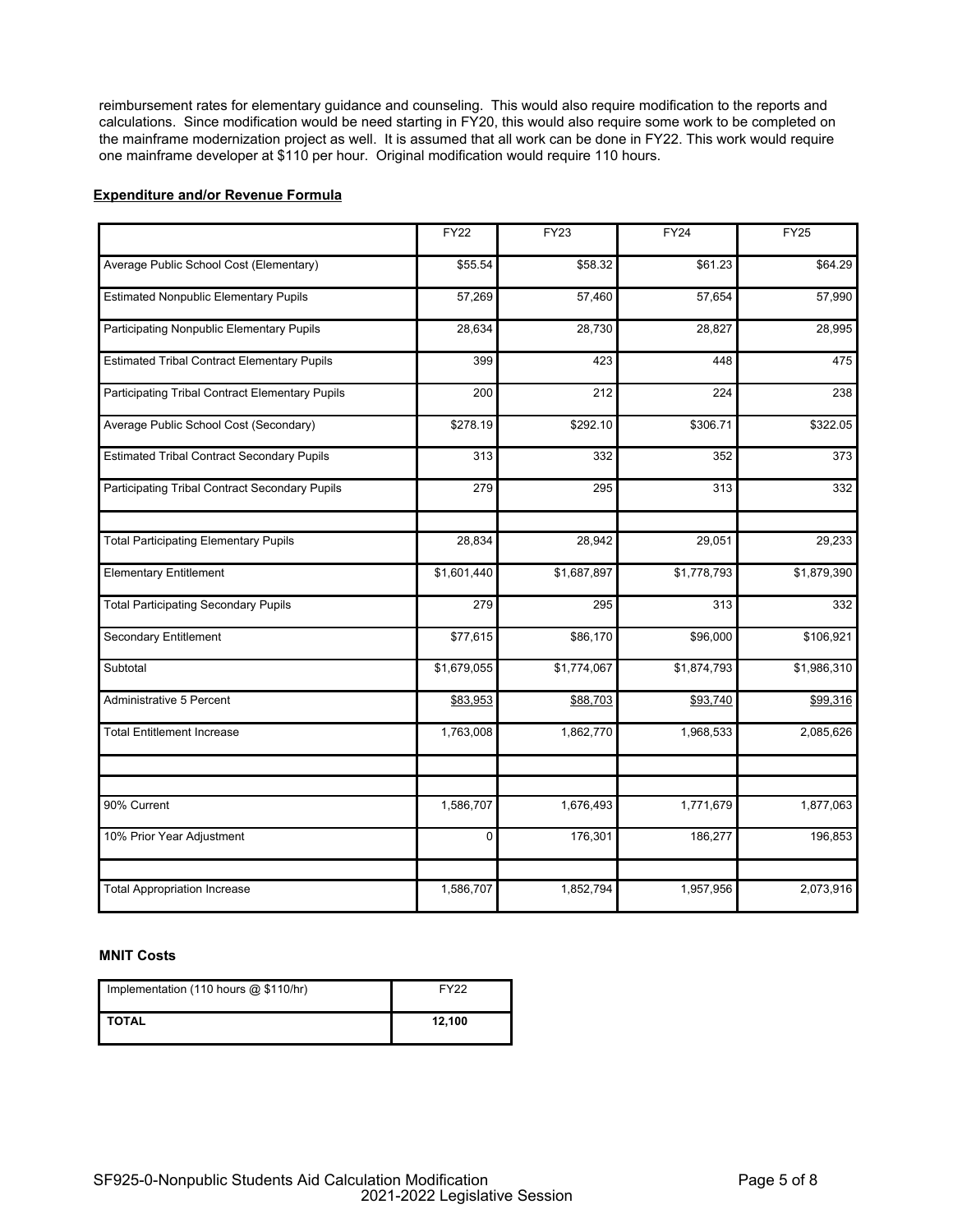Total Appropriation Costs:

|                              | <b>FY22</b> | <b>FY23</b> | <b>FY24</b> | <b>FY25</b> |
|------------------------------|-------------|-------------|-------------|-------------|
| Nonpublic pupil aid costs    | 1,586,707   | 1,852,794   | 1,957,956   | 2,073,916   |
| <b>MNIT costs</b>            | 12,100      |             |             |             |
| <b>Total Appropriations:</b> | 1,598,807   | 1,852,794   | 1,957,956   | 2,073,916   |

# **Long-Term Fiscal Considerations**

The aid will be available to school districts starting in FY2022 and on-going.

# **Local Fiscal Impact**

### **References/Sources**

UFARS

Nonpublic enrollment data and projections.

MARSS enrollment data and projections.

**Agency Contact:** Greg Sogaard (651) 582-8858

**Agency Fiscal Note Coordinator Signature:** Melissa Johnson **Date:** 3/23/2021 10:32:30 AM

**Phone:** 651-582-8690 **Email:** melissa.r.johnson@state.mn.us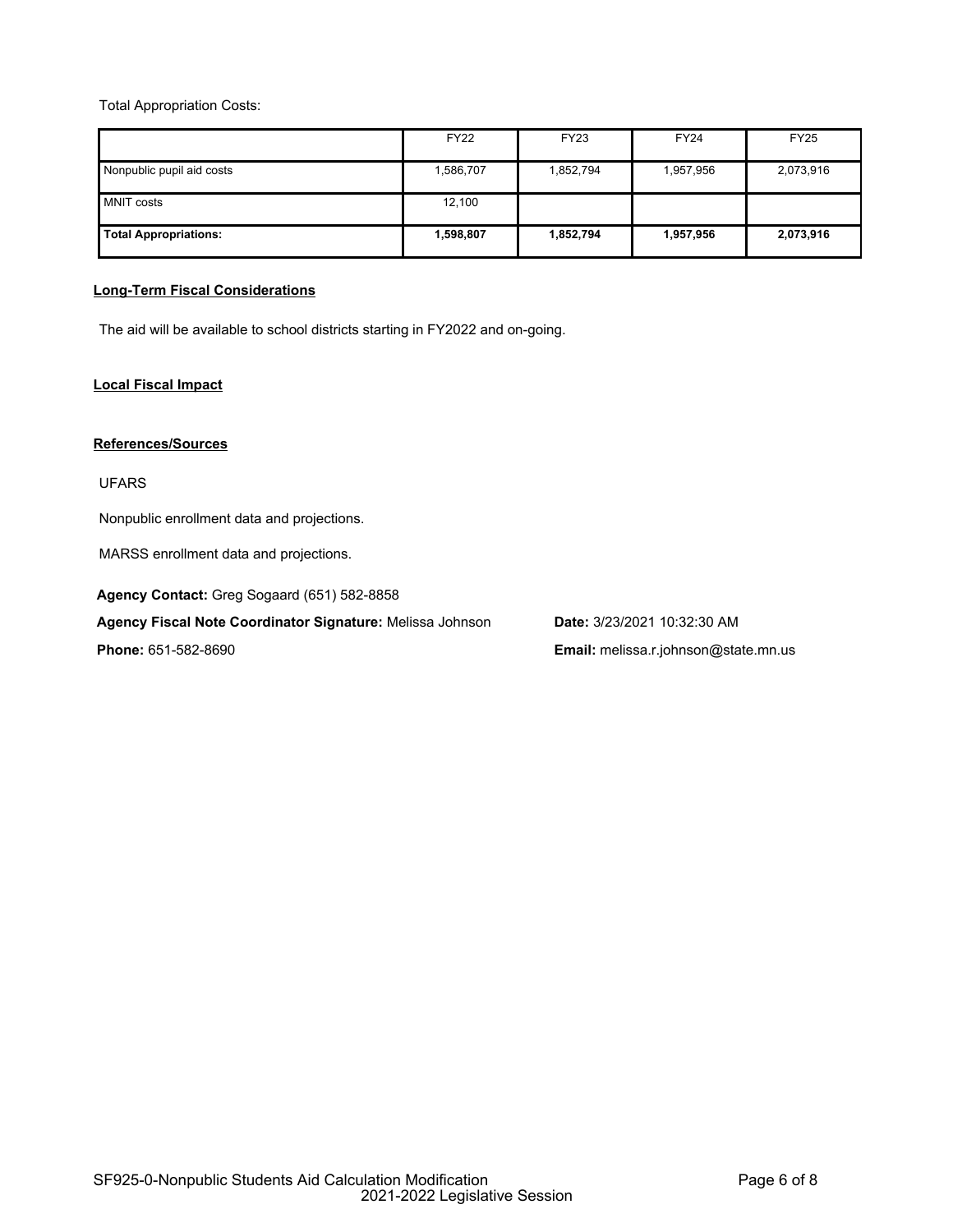# **SF925 - 0 - Nonpublic Students Aid Calculation Modification**

| Chief Author:   | <b>Justin Eichorn</b>               |
|-----------------|-------------------------------------|
| Commitee:       | <b>Education Finance And Policy</b> |
| Date Completed: | 3/23/2021 10:43:14 AM               |
| Agency:         | <b>Administrative Hearings</b>      |

| <b>State Fiscal Impact</b>   | Yes | <b>No</b> |
|------------------------------|-----|-----------|
| Expenditures                 |     | x         |
| Fee/Departmental<br>Earnings |     | x         |
| <b>Tax Revenue</b>           |     | x         |
| Information Technology       |     | x         |
|                              |     |           |
| Local Fiscal Impact          |     |           |

This table shows direct impact to state government only. Local government impact, if any, is discussed in the narrative. Reductions shown in the parentheses.

| <b>State Cost (Savings)</b> |                       | <b>Biennium</b> |                          | <b>Biennium</b>          |               |
|-----------------------------|-----------------------|-----------------|--------------------------|--------------------------|---------------|
| Dollars in Thousands        | <b>FY2021</b>         | <b>FY2022</b>   | <b>FY2023</b>            | <b>FY2024</b>            | <b>FY2025</b> |
| Total                       |                       |                 | $\overline{\phantom{0}}$ | $\overline{\phantom{0}}$ |               |
|                             | <b>Biennial Total</b> |                 | $\overline{\phantom{0}}$ |                          |               |
|                             |                       |                 |                          |                          |               |

| <b>Full Time Equivalent Positions (FTE)</b> |       |                          | <b>Biennium</b> |                          | <b>Biennium</b> |               |
|---------------------------------------------|-------|--------------------------|-----------------|--------------------------|-----------------|---------------|
|                                             |       | <b>FY2021</b>            | <b>FY2022</b>   | <b>FY2023</b>            | <b>FY2024</b>   | <b>FY2025</b> |
|                                             | Total | $\overline{\phantom{0}}$ |                 | $\overline{\phantom{0}}$ |                 |               |

# **LBO Analyst's Comment**

I have reviewed this fiscal note for reasonableness of content and consistency with the LBO's Uniform Standards and Procedures.

| <b>LBO Signature:</b> Joe Harney |              | Date: | 3/2/2021 6:04:48 PM                 |
|----------------------------------|--------------|-------|-------------------------------------|
| <b>Phone:</b>                    | 651-284-6438 |       | <b>Email:</b> joe.harney@lbo.leg.mn |